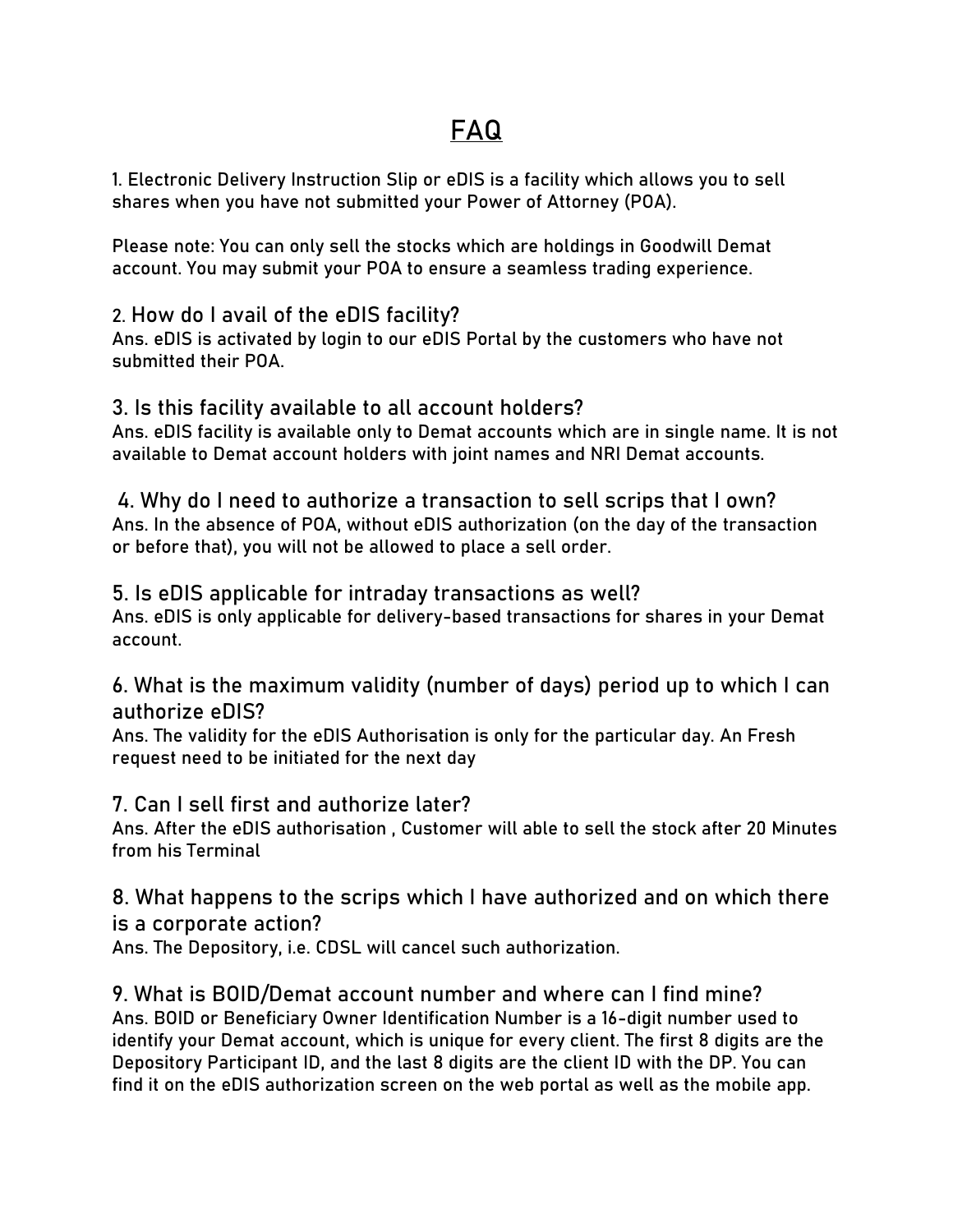10. **Do I have to sell the entire authorized quantity within the stipulated time selected?**

Ans: Authorization is only a declaration of the scrips with the quantity that you wish to sell within a stipulated time. You reserve the right to sell only a partial quantity OR not sell at all, even after the authorization has been given for the concerned equities.

11. **What happens after the validity of my authorization expires?** Ans: Once your authorization has expired, you are required to authorize again.

12. **Can I sell shares without an authorization?**

Ans: You will not be allowed to sell shares without an authorisation.

13. **How can I execute a regular sell without giving authorization?** Ans: You need to submit your POA either at the nearest branch OR courier it to our DP department.

14. **If I have submitted the POA, will the eDIS feature be available for my account?**

Ans. Once the POA is received and registered in the Demat account, the eDIS functionality will be discontinued for your trading account.

15. **Will I be able to buy shares without pre-authorization?** Ans. eDIS authorization is not required for buying shares, but only for the 'sell' transactions.

16. **Can I only authorize equity quantities available in my Demat balance, or am I allowed to authorize more than what is available in my Demat holdings?**

Ans: You can authorize only those equity quantities that are present in your Demat.

# 17. **Can I revoke my Power of Attorney and use the eDIS functionality of sell transactions?**

Ans: You cannot revoke the existing POA to avail the eDIS functionality.

18. **What is CDSL TPIN?**

Ans: TPIN is an authorization code generated by CDSL respectively, using which the customer validates/authorises the transaction.